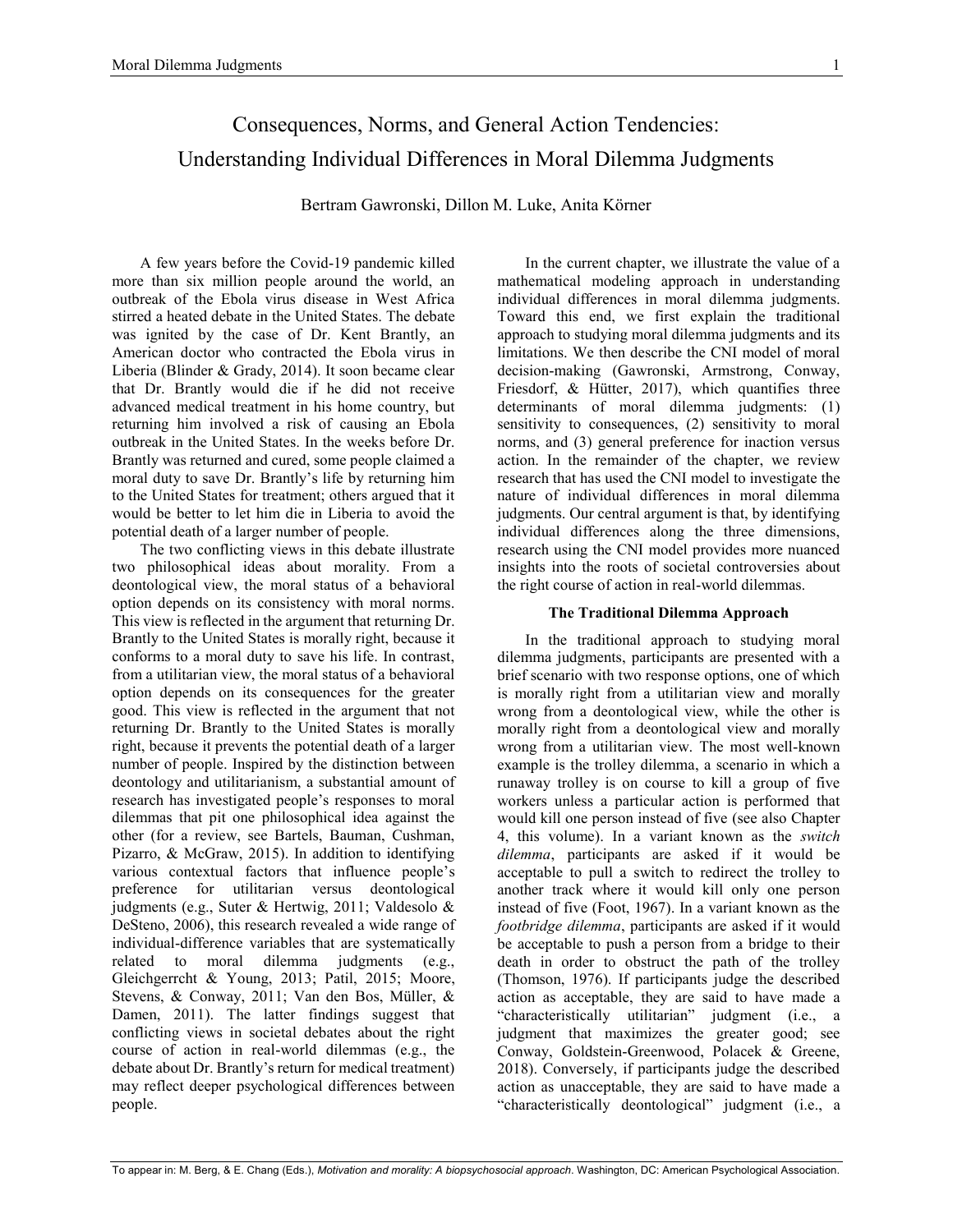judgment that is consistent with the moral norm that one should not kill innocent people; see Conway et al., 2018).

Although the trolley dilemma and similar sacrificial dilemmas have been used in hundreds of studies, this research has been criticized for multiple reasons. One criticism is that the scenarios employed in this research are rather implausible, which has been found to promote norm-congruent judgments (Körner, Joffe, & Deutsch, 2019). This aspect is especially problematic for studies comparing responses across dilemmas that differ in terms of their plausibility. For example, although both the switch and the footbridge dilemma seem rather implausible, many participants find the footbridge dilemma especially implausible (Körner & Deutsch, 2021). This difference poses a challenge to the widespread assumption that stronger preferences for deontological judgments in the footbridge dilemma are the result of direct physical contact with the target of one's harmful action (i.e., killing a person by pushing the person from a bridge vs. killing a person by pulling a switch), which has been claimed to enhance negative emotional reactions to the idea of causing harm (Greene, Sommerville, Nystrom, Darley, & Cohen, 2001). Given that (1) participants find the footbridge dilemma less plausible than the switch dilemma (Körner & Deutsch, 2021) and (2) low plausibility promotes norm-congruent judgments (Körner et al., 2019), different responses to the two dilemmas could also be due to differences in their perceived plausibility.

The low plausibility of the trolley dilemma and its variants also has important implications for research on individual differences in moral dilemma judgments. If (1) willingness to entertain implausible assumptions buffers the tendency to make norm-congruent judgments in implausible scenarios and (2) people systematically differ in their willingness to entertain implausible assumptions, people may show systematic differences in their responses to implausible dilemmas in the absence of genuine differences in moral preferences. These considerations call for scenarios with greater plausibility and real-world relevance compared to the artificial scenarios commonly employed in moral dilemma research (see also Bauman, McGraw, Bartels, & Warren, 2014).

In addition to the ambiguities arising from low dilemma plausibility, the traditional approach includes two structural confounds that further undermine interpretations of findings obtained with this approach. First, the traditional approach confounds the measurement of outcome maximization and norm adherence, in that accepting one option implies rejecting the other (Conway & Gawronski, 2013). Thus, it is impossible to determine whether differences in moral dilemma judgments are driven by differences in

the tendency to maximize outcomes, differences in the tendency to adhere to moral norms, or differences in both. Second, the traditional approach typically conflates outcome maximization with action and norm adherence with inaction, leading to a confound with general action tendencies (Crone & Laham, 2017). This confound can be illustrated with the introductory example of Dr. Brantly's Ebola infection, where the action-inaction mapping is directly opposite to the one in the trolley problem. In the trolley dilemma and all of its variants, outcome maximization suggests action (e.g., pulling the lever, pushing the man) while norm adherence suggests inaction (e.g., not pulling the lever, not pushing the man). In contrast, in the case of Dr. Brantly's Ebola infection, outcome maximization suggests inaction (e.g., not returning him to the U.S. for treatment) while norm adherence suggests action (e.g., returning him to the U.S. for treatment). Because research using the traditional approach rarely controls for action-inaction mappings, it remains ambiguous whether differences in moral dilemma judgments reflect differences in outcome maximization, norm adherence, or general action tendencies.

## **The CNI Model**

The CNI model of moral decision-making is a formal model that resolves the two structural confounds in the traditional approach (Gawronski et al., 2017). Toward this end, the CNI model identifies patterns of responses across four types of dilemmas that vary in terms of whether (1) the consequences of the focal action for the greater good are either greater or smaller than the costs and (2) the focal action is either proscribed by a proscriptive norm or prescribed by a prescriptive norm (for an example, see Table 5.1). By exclusively relying on scenarios inspired by societal debates about real-world dilemmas (see Gawronski et al., 2017; Körner, Deutsch, & Gawronski, 2020), research using the CNI model also addresses concerns about potential artifacts resulting from low dilemma plausibility.

Using a multinomial modeling approach (Hütter & Klauer, 2016), the CNI model quantifies the extent to which participants' judgments in a set of moral dilemmas reflect (1) a response pattern that is sensitive to consequences (first row in Figure 5.1), (2) a response pattern that is sensitive to moral norms (second row in Figure 5.1), and (3) a response pattern of general inaction versus general action (third and fourth row in Figure 5.1). Each response pattern is captured by a model parameter that can range from a value of 0 to 1. Sensitivity to consequences is captured by the model's *C* parameter with higher scores reflecting a greater impact of consequences on responses; sensitivity to moral norms is captured by the model's *N* parameter with higher scores reflecting a greater impact of moral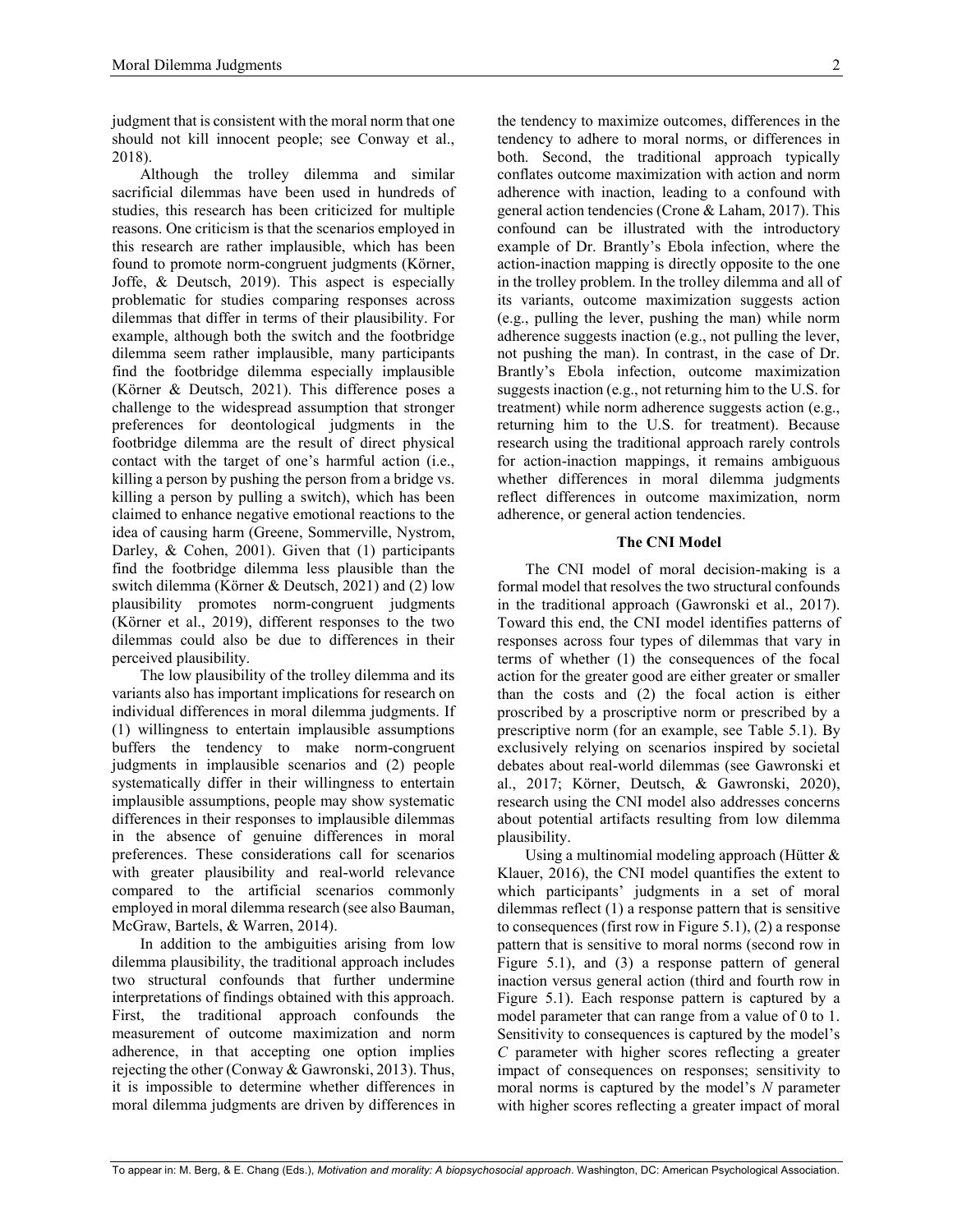norms on responses; and general preference for inaction versus action is captured by the model's *I* parameter with scores above .50 reflecting a greater general preference for inaction responses and scores below .50 reflecting a greater general preference for action responses.

Because the statistical underpinnings of the CNI model are explained in detail by Gawronski et al. (2017), we only summarize the main steps in analyzing moral dilemma responses with the CNI model. Based on the processing tree depicted in Figure 5.1, the CNI model provides four mathematical equations that include the three model parameters as unknowns and the observed probabilities of action (vs. inaction) responses on the four kinds of dilemmas as known values (see Gawronski et al., 2017, Appendix B). Numerical scores for the three parameters are estimated via maximum likelihood statistics, aiming to minimize the discrepancy between the empirically observed probabilities of action (vs. inaction) responses on the four types of dilemmas and the probabilities of action (vs. inaction) responses predicted by the model equations using the identified parameter estimates. The adequacy of the model in describing the data can be evaluated by means of goodness-of-fit statistics, such that poor model fit would be reflected in a significant deviation between the empirically observed probabilities and the probabilities predicted by the model. Differences in parameter estimates across groups can be tested by enforcing equal estimates for a given parameter across groups. If setting a given parameter equal across groups leads to a significant reduction in model fit, it can be inferred that the parameter estimates for the two groups are significantly different. To the extent that the number of dilemmas completed by each participant is sufficiently large, associations between the three parameters and individual-difference measures can be investigated by fitting the CNI model to the responses from each participant (see Körner et al., 2020).

The value of the CNI model in resolving the ambiguities of findings with the traditional approach can be illustrated with the results of multiple regression analyses using the three parameters as predictors and responses on traditional dilemmas as criterion. Traditional dilemmas are scenarios where an action is prohibited by a moral norm but produces benefits for overall well-being that are greater than the costs (in line with the structure of the trolley dilemma). In the traditional approach, action responses on this type of dilemma maximize overall outcomes and have therefore been interpreted as characteristically utilitarian judgments (see Conway et al., 2018). Conversely, inaction responses conform to moral norms and have therefore been interpreted as characteristically deontological judgments (see Conway et al., 2018).

Based on this conceptualization, the relative preference for action over inaction on this type of dilemma can be described as the relative preference for utilitarian over deontological judgments. Consistent with the concern that this preference score conflates multiple distinct factors, multiple regression analyses revealed systematic relations with all three parameters of the CNI model. Controlling for mere mathematical dependence,<sup>i</sup> preference for utilitarian over deontological judgments on traditional dilemmas has been found to be (1) positively associated with sensitivity to consequences on the *C* parameter, (2) negatively associated with sensitivity to moral norms on the *N* parameter, and (3) negatively associated with general preference for inaction versus action on the *I* parameter (Gawronski et al., 2020). Research by Luke and Gawronski (in press) further suggests that individual differences in sensitivity to consequences and moral norms are highly stable over a period of one month, showing test-retest correlations that are comparable to those of the Big Five personality traits (*r*s = .81 and .84, respectively). The temporal stability of general action tendencies was found to be significantly lower  $(r = .41)$ . The latter finding seems partly due to the lower internal consistency of scores on the *I* parameter compared to the *C* and the *N* parameter (see Gawronski et al., 2020; Luke & Gawronski, in press).

# **Individual Differences in Moral Dilemma Judgments**

Research using the traditional approach has identified a wide range of individual-difference variables that are associated with moral dilemma judgments. However, as we explained above, the theoretical meaning of these findings is ambiguous, because the observed associations may be driven by individual differences in (1) sensitivity to consequences, (2) sensitivity to moral norms, or (3) general preference for inaction versus action (or any combination of the three). In the following sections, we review research that has used the CNI model to gain deeper insights into the nature of individual differences in moral dilemma judgments. Toward this end, we first describe evidence regarding the relation of a given variable with moral dilemma judgments in research using traditional approach and then review the more nuanced results obtained in research using the CNI model. Because the dilemmas in the latter work have been designed to be more plausible compared to the artificial scenarios in prior work with the traditional approach, we also discuss whether the findings of previous research using the traditional approach replicate with the more plausible scenarios in research using the CNI model. Although different findings in the two lines of work may be due to multiple factors, one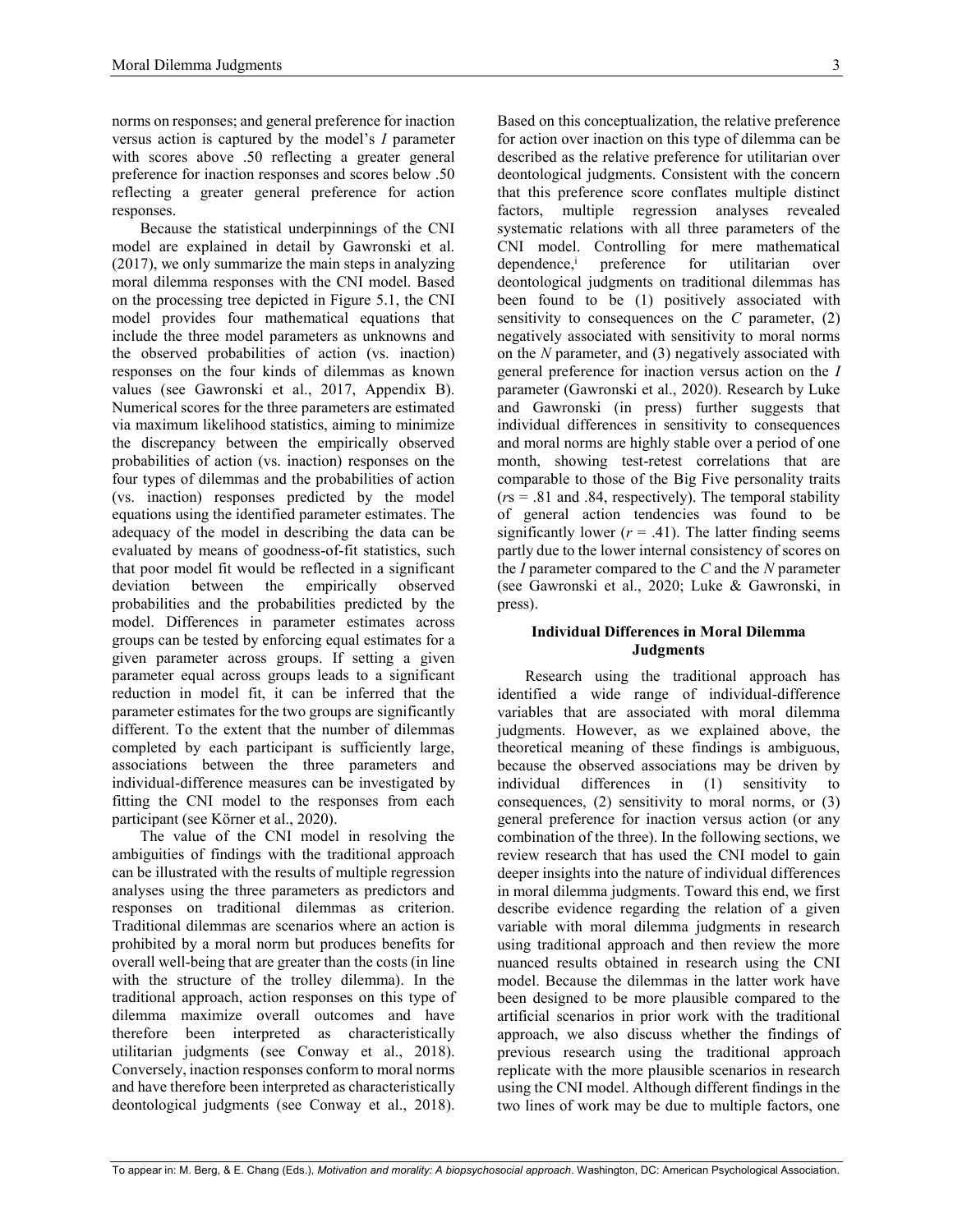potential reason is that the low plausibility of the dilemmas in prior research produces artificial associations that may not reflect genuine differences in moral preferences (see Körner et al., 2019). Such artifacts may emerge when a given individualdifference variable is associated with systematic differences in the willingness to entertain implausible assumptions, such as the implausible assumptions in the trolley problem.

# **Empathic Concern**

Prior research with the traditional approach has found a negative association between individual differences in empathic concern and preference for utilitarian over deontological judgments (e.g., Gleichgerrcht & Young, 2013). This finding replicated in several studies using the more plausible dilemmas for research with the CNI model (Körner et al., 2020). Further analyses suggest that this relation is driven by a positive association between empathic concern and sensitivity to moral norms. Some studies also found a positive association between empathic concern and general preference for inaction versus action (Körner et al., 2020). However, this association seems less reliable compared to the association with sensitivity to moral norms. A potential reason for the mixed findings with the *I* parameter is that scores on this parameter tend to show lower estimates of internal consistency (Gawronski et al., 2020; Luke & Gawronski, in press), which can reduce statistical power for the detection of actually existing associations. Nevertheless, the reliable association between empathic concern and the *N* parameter suggests that previous findings with the traditional approach are driven by a stronger sensitivity to moral norms among individuals high in empathic concern (instead of a weaker sensitivity to consequences).

# **Need for Cognition**

Some studies have found a positive association between individual differences in need for cognition and preference for utilitarian over deontological judgments (e.g., Wiech et al., 2013), but this association has been found to be somewhat unreliable across studies (e.g., Patil et al., 2021). It also did not replicate in studies using the more plausible dilemmas for research with the CNI model (Körner et al., 2020). If anything, these studies suggest a negative association between need for cognition and preference for utilitarian over deontological judgments. Further analyses using the CNI model suggest that this negative relation is driven by a positive association between need for cognition and sensitivity to moral norms. A conceptually similar link has been found in studies using reaction times as an indicator of cognitive elaboration, showing that longer reaction times are associated with greater sensitivity to moral norms (Kroneisen & Steghaus, 2021). A potential explanation for the conflicting findings is that low plausibility of the dilemmas in prior research produces artificial associations that do not reflect genuine differences in moral preferences (see Körner et al., 2019). To the extent that (1) low plausibility promotes normcongruent judgments and (2) individuals high in need for cognition are more willing to entertain the implausible assumptions of artificial dilemmas, need for cognition may show an artificial positive association with preference for utilitarian over deontological judgments, but this association may not be reflective of genuine differences in moral preferences. Thus, if such artifacts are controlled by means of plausible dilemmas with high real-world relevance, associations between need for cognition and moral dilemma judgments may look very different, as shown in studies using the more plausible dilemmas for research with the CNI model (Körner et al., 2020). This conclusion is consistent with other findings suggesting that the impact of cognitive deliberation on moral dilemma judgments is much more complex than suggested by the widespread assumption that high deliberation invariably increases concerns about outcomes (e.g., Byrd & Conway, 2019; Körner & Volk, 2014).

# **Moral Identity Internalization**

Some studies using the traditional approach have found a negative association between individual differences in self-importance of moral identity internalization (for the sake of brevity, hereafter called moral identity internalization) and preference for utilitarian over deontological judgments (e.g., Glenn, Koleva, Iyer, Graham, & Ditto, 2010). This finding replicated in several studies using the more plausible dilemmas for research with the CNI model (Körner et al., 2020). Interestingly, further analyses using the CNI model revealed that moral identity internalization is positively associated with sensitivity to consequences as well as sensitivity to moral norms. Although the two associations should have compensatory effects on the relation between moral identity internalization and preference for utilitarian over deontological judgments, the *N* parameter consistently showed a stronger association with moral identity internalization compared to the *C* parameter, leading to a negative "net" relation between moral identity internalization and preference for utilitarian over deontological judgments. These findings indicate that the confounds in the traditional approach can conceal complex associations that remain hidden in standard data analytic methods, and these associations can be uncovered with the CNI model.

# **Utilitarian Beliefs**

Kahane et al. (2018) proposed a two-dimensional model that distinguishes between two kinds of utilitarian beliefs: (1) *impartial beneficence* (IB), which refers to an impartial concern for the greater good and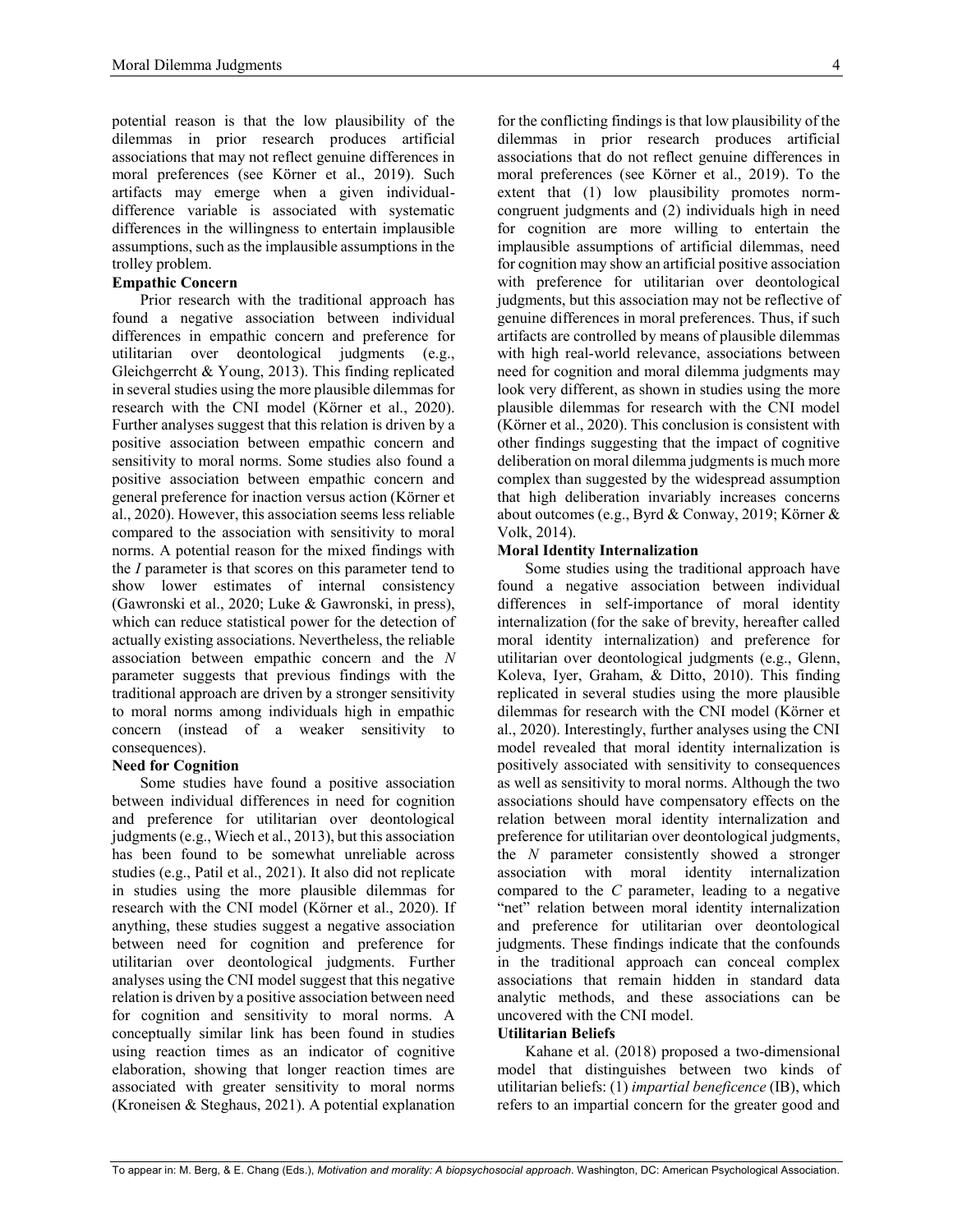(2) *instrumental harm* (IH), which refers to a permissive attitude toward instrumental harm. Using a newly developed scale measuring individual differences along the two dimensions, Kahane et al. found that IB and IH are both positively associated with preference for utilitarian over deontological judgments. Both of these associations replicated in several studies using the more plausible dilemmas for research with the CNI model (Körner et al., 2020). However, counter to the idea that IB and IH are linked to individual differences in utilitarian responding, further analyses using the CNI model did not find any evidence for positive associations between the *C* parameter and the two dimensions. Instead, both IB and IH showed significant negative associations with the *N* and the *I* parameter. That is, higher scores on each dimension were associated with (1) a weaker sensitivity to moral norms and (2) a weaker general preference for inaction versus action. Although further research is needed to understand the psychological underpinnings of these findings, they suggest that the two dimensions of utilitarian beliefs may serve to rationalize a preference for norm-violating actions regardless of the specific situation (see Haidt, 2001) instead of promoting a maximization of outcomes in a utilitarian sense.

# **Behavioral Activation and Inhibition**

Prior research with the traditional approach suggests that preference for utilitarian over deontological judgments is positively associated with individual differences in behavioral activation (BAS; e.g., Moore et al., 2011) and negatively associated with individual differences in behavioral inhibition (BIS; e.g., Van den Bos et al., 2011). Conceptually, these findings may point to the role of general action tendencies in moral dilemma judgments, in that BAS may be associated with a general preference for action while BIS may be associated with a general preference for inaction. With the traditional measure of preference for utilitarian over deontological judgments, these associations should produce a negative association with BIS and a positive association with BAS. However, the available evidence for these predictions has been somewhat mixed across studies using the traditional approach (see Moore et al., 2011; Van den Bos et al., 2011). In line with the mixed evidence, the obtained associations with BAS and BIS did not consistently replicate in studies using the more plausible dilemmas for research with the CNI model (Körner et al., 2020). The latter work also did not obtain any reliable associations with the three CNI parameters.

# **Religiosity**

Prior research with the traditional approach has found a negative association between religiosity and preference for utilitarian over deontological judgments (e.g., Szekely, Opre, & Miu, 2015). This finding did not replicate in studies using the more plausible dilemmas

for research with the CNI model (Körner et al., 2020). However, further analyses using the CNI model obtained a pattern consistent with prior findings, in that religiosity showed a reliable negative association with sensitivity to consequences. Interestingly, there was no evidence for a positive association between religiosity and sensitivity to moral norms, which speaks against the hypothesis that the negative association between religiosity and preference for utilitarian over deontological judgments in previous studies might be driven by a greater concern about moral norms among religious individuals.

## **Political Orientation**

Prior research with the traditional approach suggests that conservatives show a weaker preference for utilitarian over deontological judgments than liberals (e.g., Hannikainen, Miller, & Cushman, 2017). This finding replicated in several studies using the more plausible dilemmas for research with the CNI model (Luke & Gawronski, 2021a). Further analyses using the CNI model revealed that the obtained association is driven by a weaker sensitivity to consequences among conservatives compared to liberals. This difference is consistent with accounts suggesting that conservatives are less willing to accept consequentialist arguments about the greater good than liberals (see Piazza & Sousa, 2014). There was no evidence for an association between political ideology and sensitivity to moral norms, disconfirming the hypothesis that conservatives are more concerned about norm violations than liberals (see Young, Willer, & Keltner, 2013). Moreover, there was no evidence for an association between political ideology and general preference for inaction over action, disconfirming the hypothesis that conservatives are more concerned about actions that interfere with current states of affairs than liberals (i.e., status quo bias; see Samuelson & Zeckhauser, 1988).

## **Basic Personality Traits**

We are not aware of any published research that investigated associations between basic personality traits (e.g., Big Five, HEXACO) and moral dilemma judgments using the traditional approach. Using the CNI model to investigate associations between moral dilemma judgments and the Big Five personality traits (i.e., extraversion, agreeableness, conscientiousness, neuroticism, openness; see Soto & John, 2017), Luke and Gawronski (in press) found that (1) sensitivity to consequences was negatively associated with extraversion and positively associated with openness, (2) sensitivity to moral norms was positively associated with agreeableness and openness, and (3) general preference for inaction versus action was positively associated with openness. Investigating associations between moral dilemma judgments and a selected subset of the HEXACO personality traits (i.e., honestyhumility, emotionality, conscientiousness; see Ashton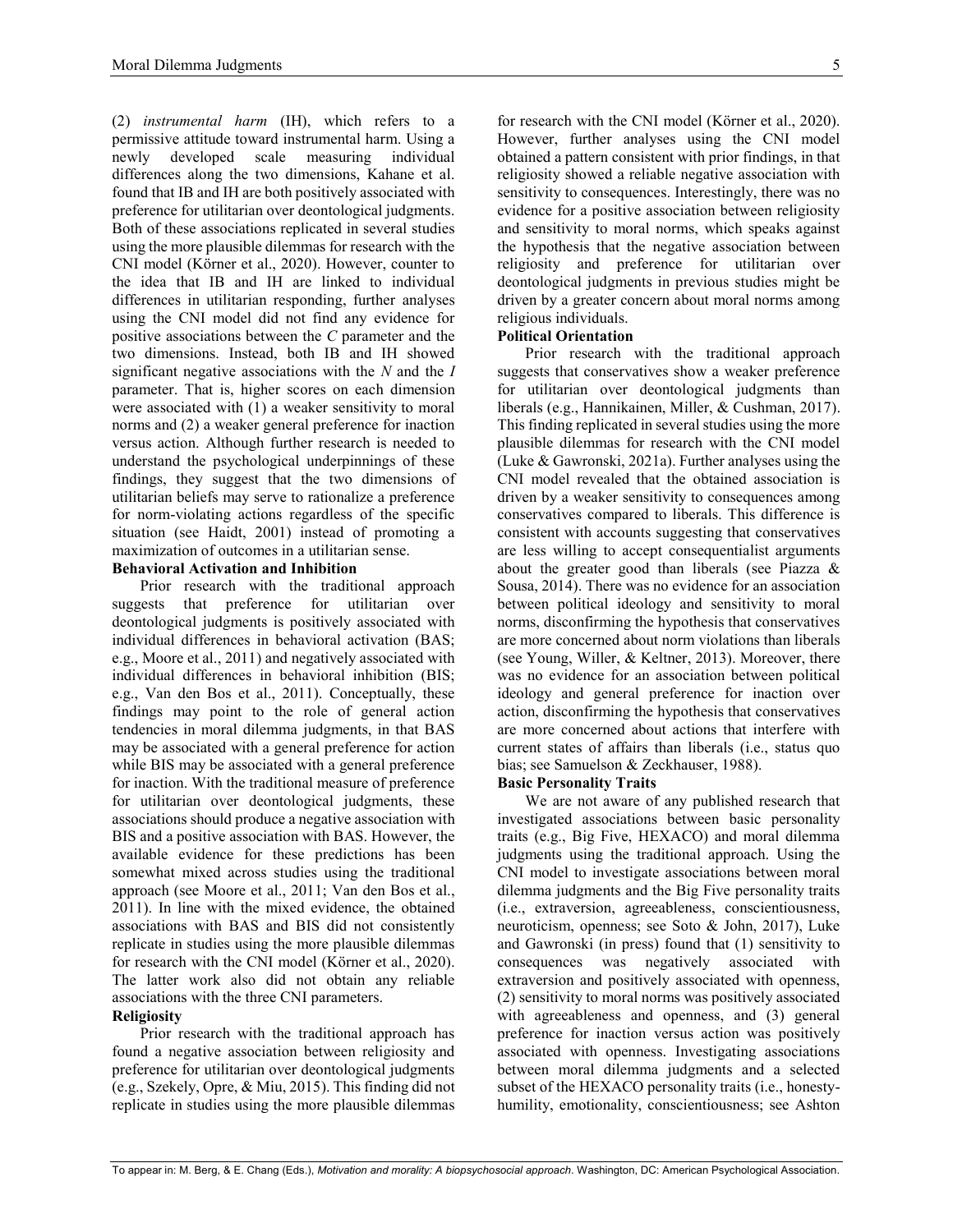& Lee, 2007), Kroneisen and Heck (2020) found a positive association between sensitivity to consequences and emotionality, a positive association between sensitivity to moral norms and honestyhumility, and a positive association between general preference for inaction versus action and emotionality.<sup>ii</sup> **Testosterone**

Prior research with the traditional approach has found a positive association between individual differences in endogenous testosterone levels and preference for utilitarian over deontological judgments, and this association remained robust when controlling for gender (Carney & Mason, 2010). This finding did not replicate in a study using the more plausible dilemmas for research with the CNI model (Brannon, Carr, Jin, Josephs, & Gawronski, 2019). However, further analyses using the CNI model revealed a pattern consistent with the association obtained in prior research, in that endogenous testosterone levels showed a significant negative association with sensitivity to moral norms. Paradoxically, an experimental manipulation of exogenous testosterone showed the opposite pattern, in that intranasal administration of testosterone increased (rather than decreased) sensitivity to moral norms compared to a placebo condition. The latter finding raises questions about whether the obtained associations between endogenous testosterone and moral dilemma judgments reflect a genuine causal effect of testosterone. A potential alternative is that these associations are driven by other variables that tend to be associated with both endogenous testosterone levels and moral dilemma judgments (e.g., psychopathy).

# **Psychopathy**

Prior research using the traditional approach has found a positive association between psychopathy and preference for utilitarian over deontological judgments (for a meta-analysis, see Marshall, Watts, & Lilienfeld, 2018). This finding replicated in several studies using the more plausible dilemmas for research with the CNI model (e.g., Gawronski et al., 2017; Körner et al., 2020; Luke & Gawronski, 2021b). Yet, further analyses using the CNI model revealed a much more complex pattern, in that psychopathy showed negative associations with all three parameters (but see Luke, Neumann, & Gawronski, in press). Specifically, individuals high (vs. low) in psychopathy showed (1) a weaker sensitivity to consequences, (2) a weaker sensitivity to moral norms, and (3) a weaker general preference for inaction versus action. A particularly noteworthy finding is the negative association between psychopathy and sensitivity to consequences. Counter to the association obtained with the traditional approach, this finding suggests that individuals high in psychopathy are less (not more) utilitarian than individuals low in psychopathy (cf. Bartels & Pizarro, 2011; Kahane,

Everett, Earp, Farias, & Savulescu, 2015).

Research by Luke and Gawronski (2021b) further suggests that some of the obtained associations are driven by a poor understanding of societal standards about right and wrong among individuals high in psychopathy (see Blair, 1995; Blair, Jones, Clark, & Smith, 1995). For other associations, the results suggest that individuals high in psychopathy are aware of societal standards about right and wrong, but do not care about using these standards in their personal judgments (see Aharoni, Sinnott-Armstrong, & Kiehl, 2012, 2014; Cima, Tonnar, & Hauser, 2010). First, the negative association between psychopathy and the *C* parameter seems to be driven by differences in the understanding of societal conventions about the significance of morally relevant consequences. Second, the negative association between psychopathy and the *I* parameter seems to be driven by differences in the personal level of general action aversion, with individuals high and low in psychopathy showing a similar understanding of societal conventions regarding the moral status of actions versus inactions (e.g., difference between killing someone vs. letting someone die). Third, the negative association between psychopathy and the *N* parameter seems to be driven by both (1) differences in the understanding of societal conventions involving moral norms and (2) differences in personal standards about the acceptability of normincongruent actions (Luke & Gawronski, 2021b). These results have important implications for understanding the underpinnings of unethical behavior among psychopaths and demonstrate the value of the CNI model in providing nuanced insights that cannot be gained with the traditional approach.

## **Conclusions**

The reviewed findings suggest that conflicting views in societal debates about real-world moral dilemmas may reflect deeper psychological differences between people. However, it would be ill-founded to reduce these psychological differences to a simple bipolar dimension with *outcome maximization* on one end and *norm adherence* on the other. After all, conflicting views may be driven by individual differences in (1) sensitivity to consequences, (2) sensitivity to moral norms, or (3) general preference for inaction versus action (or any combination of the three). Compared to the traditional dilemma approach, a major advantage of the CNI model is that it allows researchers to quantify the three determinants of moral dilemma judgments. Although research using the traditional dilemma approach has identified a wide range of individual-difference variables that are systematically associated with moral dilemma judgments, research using the CNI model suggests that the obtained associations differ in terms of their psychological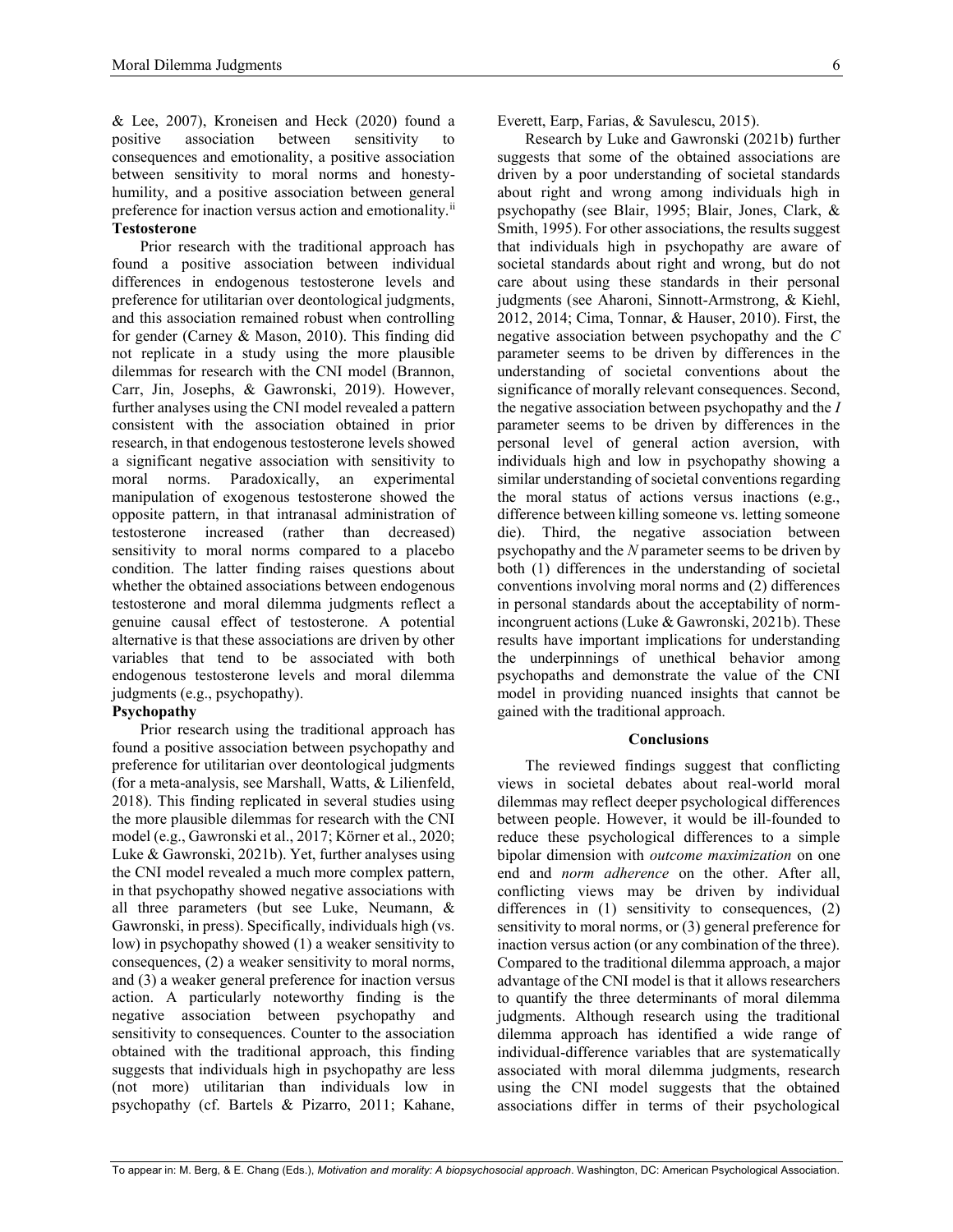underpinnings. Some associations are driven by differences in the sensitivity to consequences; some are driven by differences in the sensitivity to moral norms; and some are driven by differences in general action tendencies. Indeed, some individual-difference variables show complex patterns of associations with more than one factor, with some of the identified associations remaining undetected in the traditional dilemma approach (e.g., positive association between sensitivity to consequences and moral identity internalization; negative association between sensitivity to consequences and psychopathy). Thus, by identifying individual differences along the three dimensions, research using the CNI model offers nuanced insights into the roots of societal debates about the right course of action in real-world dilemmas, providing a more informed foundation for their potential resolution.

An important question for future research concerns the mental processes underlying associations between the three dimensions of moral dilemma judgments and established individual-difference constructs (see Fleeson & Jayawickreme, 2021). What are the cognitive, affective, and motivational mechanisms that account for the obtained associations? A central aspect related to the topic of this book is the role of motivational factors, which thus far have received relatively little attention in research on moral dilemma judgment. While some researchers claimed that individual differences in moral dilemma judgments primarily reflect differences in anti-social motivations (e.g., Kahane et al. 2018), others suggested that individual differences in moral dilemma judgments can arise from differences in either pro-social or anti-social motivations (e.g., Conway et al., 2018). Yet others claimed that differences in moral dilemma judgments could even stem from differences in self-focused motivations (e.g., Miller, Hannikainen, & Cushman, 2014; Sarlo, Lotto, Ruminati, & Palomba, 2014). Empirical evidence regarding these claims is still scarce. By disentangling sensitivity to consequences, sensitivity to moral norms, and general action tendencies, the CNI model may be a helpful tool to provide deeper insights into the understudied role of motivational processes in moral dilemma judgments.

#### **References**

- Aharoni, E., Sinnott-Armstrong, W., & Kiehl, K. A. (2012). Can psychopathic offenders discern moral wrongs? A new look at the moral/conventional distinction. *Journal of Abnormal Psychology*, *121*, 484-497.
- Aharoni, E., Sinnott-Armstrong, W., & Kiehl, K. A. (2014). What's wrong? Moral understanding in psychopathic offenders. *Journal of Research in Personality, 53,* 175-181.
- Ashton, M. C., & Lee, K. (2007). Empirical, theoretical, and practical advantages of the HEXACO model of personality structure. *Personality and Social Psychology Review*, *11*, 150-166.
- Bartels, D. M., Bauman, C. W., Cushman, F. A., Pizarro, D. A., & McGraw, A. P. (2015). Moral judgment and decision making. In G. Keren & G. Wu (Eds.) *The Wiley Blackwell handbook of judgment and decision making* (pp. 478–515). Chichester, UK: Wiley.
- Bartels, D. M., & Pizarro, D. A. (2011). The mismeasure of morals: Antisocial personality traits predict utilitarian responses to moral dilemmas. *Cognition, 121,* 154-161.
- Bauman, C. W., McGraw, A. P., Bartels, D. M., & Warren, C. (2014). Revisiting external validity: Concerns about trolley problems and other sacrificial dilemmas in moral psychology. *Social and Personality Psychology Compass, 8,* 536-554.
- Blair, R. J. R. (1995). A cognitive developmental approach to morality: Investigating the psychopath. *Cognition*, *57*, 1-29.
- Blair, R. J. R., Jones, L., Clark, F., & Smith, M. (1995). Is the psychopath 'morally insane'? *Personality and Individual Differences*, *19*, 741-752.
- Blinder, A., & Grady, D. (2014, August 2). American doctor with Ebola arrives in U.S. for treatment. *New York Times*. Retrieved from https://www.nytimes.com/2014/08/03/us/kentbrantley-nancy-writebol-ebola-treatmentatlanta.html (October 19, 2020).
- Brannon, S. M., Carr, S., Jin, E. S., Josephs, R. A., & Gawronski, B. (2019). Exogenous testosterone increases sensitivity to moral norms in moral dilemma judgments. *Nature Human Behaviour*, *3,*  856-866.
- Byrd, N., & Conway, P. (2019). Not all who ponder count costs: Arithmetic reflection predicts utilitarian tendencies, but logical reflection predicts both deontological and utilitarian tendencies. *Cognition, 192:*103995.
- Carney, D. R., & Mason, M. F. (2010). Moral decisions and testosterone: When the ends justify the means. *Journal of Experimental Social Psychology, 46,* 668-671.
- Cima, M., Tonnaer, F., & Hauser, M. D. (2010). Psychopaths know right from wrong but don't care. *Social Cognitive and Affective Neuroscience, 5,* 59–67.
- Conway, P., & Gawronski, B. (2013). Deontological and utilitarian inclinations in moral decisionmaking: A process dissociation approach. *Journal of Personality and Social Psychology, 104,* 216- 235.
- Conway, P., Goldstein-Greenwood, J., Polacek, D., & Greene, J. D. (2018). Sacrificial utilitarian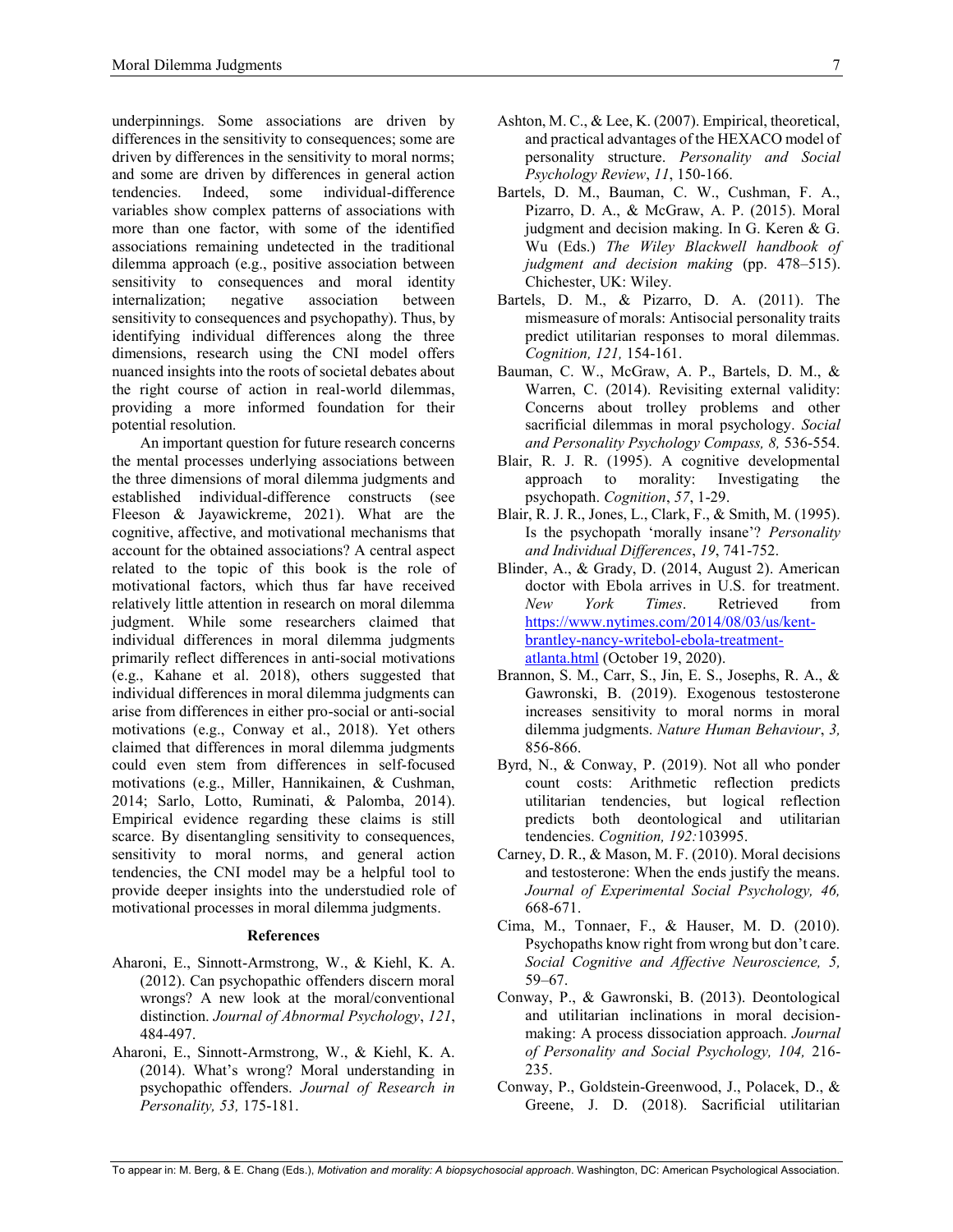judgments do reflect concern for the greater good: Clarification via process dissociation and the judgments of philosophers. *Cognition, 179*, 241– 265.

- Crone, D. L., & Laham, S. M. (2017). Utilitarian preferences or action preferences? De-confounding action and moral code in sacrificial dilemmas. *Personality and Individual Differences, 104,* 476– 481.
- Fleeson, W., & Jayawickreme, E. (2021). Whole traits: Revealing the social-cognitive mechanisms constituting personality's central variable. *Advances in Experimental Social Psychology, 63,* 69-128
- Foot, P. (1967). The problem of abortion and the doctrine of double effect. *Oxford Review, 5,* 5–15.
- Gawronski, B., Armstrong, J., Conway, P., Friesdorf, R., & Hütter, M. (2017). Consequences, norms, and generalized inaction in moral dilemmas: The CNI model of moral decision-making. *Journal of Personality and Social Psychology, 113,* 343-376.
- Gawronski, B., Conway, P., Hütter, M., Luke, D. M., Armstrong, J., & Friesdorf, R. (2020). On the validity of the CNI model of moral decisionmaking: Reply to Baron and Goodwin (2020). *Judgment and Decision Making, 15,* 1054-1072.
- Gleichgerrcht, E., & Young, L. (2013). Low levels of empathic concern predict utilitarian moral judgment. *PloS ONE, 8*:e60418.
- Glenn, A. L., Koleva, S., Iyer, R., Graham, J., & Ditto, P. H. (2010). Moral identity in psychopathy. *Judgment and Decision Making, 5*, 497–505.
- Greene, J. D., Sommerville, R. B., Nystrom, L. E., Darley, J. M., & Cohen, J. D. (2001). An fMRI investigation of emotional engagement in moral judgment. *Science*, *293*, 2105–2108.
- Haidt, J. (2001). The emotional dog and its rational tail: A social intuitionist approach to moral judgment. *Psychological Review*, *108*, 814-834.
- Hannikainen, I. R., Miller, R. M., & Cushman, F. A. (2017). Act versus impact: Conservatives and liberals exhibit different structural emphases in moral judgment. *Ratio*, *30*, 462-493.
- Hütter, M., & Klauer, K. C. (2016). Applying processing trees in social psychology. *European Review of Social Psychology, 27,* 116-159.
- Kahane, G., Everett, J. A. C., Earp, B. D., Caviola, L., Faber, N. S., Crockett, M. J., & Savulescu, J. (2018). Beyond sacrificial harm: A twodimensional model of utilitarian psychology. *Psychological Review, 125*, 131–164.
- Kahane, G., Everett, J. A. C., Earp, B. D., Farias, M., & Savulescu, J. (2015). 'Utilitarian' judgments in sacrificial moral dilemmas do not reflect impartial concern for the greater good. *Cognition, 134,* 193- 209.
- Körner, A., & Deutsch R. (2021). Deontology and utilitarianism in real life: A set of moral dilemmas based on historic events. *Unpublished Manuscript.*
- Körner, A., Deutsch, R., & Gawronski, B. (2020). Using the CNI model to investigate individual differences in moral dilemma judgments. *Personality and Social Psychology Bulletin,* 46, 1392-1407.
- Körner, A., Joffe, S., & Deutsch, R. (2019). When skeptical, stick with the norm: Low dilemma plausibility increases deontological moral judgments. *Journal of Experimental Social Psychology, 84:103834*.
- Körner, A., & Volk, S. (2014). Concrete and abstract ways to deontology: Cognitive capacity moderates construal level effects on moral judgments. *Journal of Experimental Social Psychology, 55*, 139–145.
- Kroneisen, M., & Heck, D. W. (2020). Interindividual differences in the sensitivity to consequences, moral norms, and preferences for inaction: Relating basic personality traits to the CNI model. *Personality and Social Psychology Bulletin, 46,*  1013-1026.
- Kroneisen, M., & Steghaus, S. (2021). The influence of decision time on sensitivity for consequences, moral norms, and preferences for inaction: Time, moral judgments, and the CNI model. *Journal of Behavioral Decision Making, 34,* 140-153.
- Luke, D. M., & Gawronski, B. (in press). Temporal stability of moral dilemma judgments: An analysis using the CNI model. *Personality and Social Psychology Bulletin*.
- Luke, D. M., & Gawronski, B. (2021a). Political ideology and moral dilemma judgments: An analysis using the CNI model. *Personality and Social Psychology Bulletin, 47,* 1520-1531.
- Luke, D. M., & Gawronski, B. (2021b). Psychopathy and moral dilemma judgments: A CNI model analysis of personal and perceived societal standards. *Social Cognition, 39,* 41-58.
- Luke, D. M., Neumann, C. S., & Gawronski, B. (in press). Psychopathy and moral dilemma judgment: An analysis using the four-factor model of psychopathy and the CNI model of moral decisionmaking. *Clinical Psychological Science*.
- Marshall, J., Watts, A. L., & Lilienfeld, S. O. (2018). Do psychopathic individuals possess a misaligned moral compass? A meta-analytic examination of psychopathy's relations with moral judgment. *Personality Disorders*: *Theory, Research, and Treatment*, *9*, 40-50.
- Miller, R. M., Hannikainen, I. A., & Cushman, F. A. (2014). Bad actions or bad outcomes? Differentiating affective contributions to the moral condemnation of harm. *Emotion, 14*, 573–587.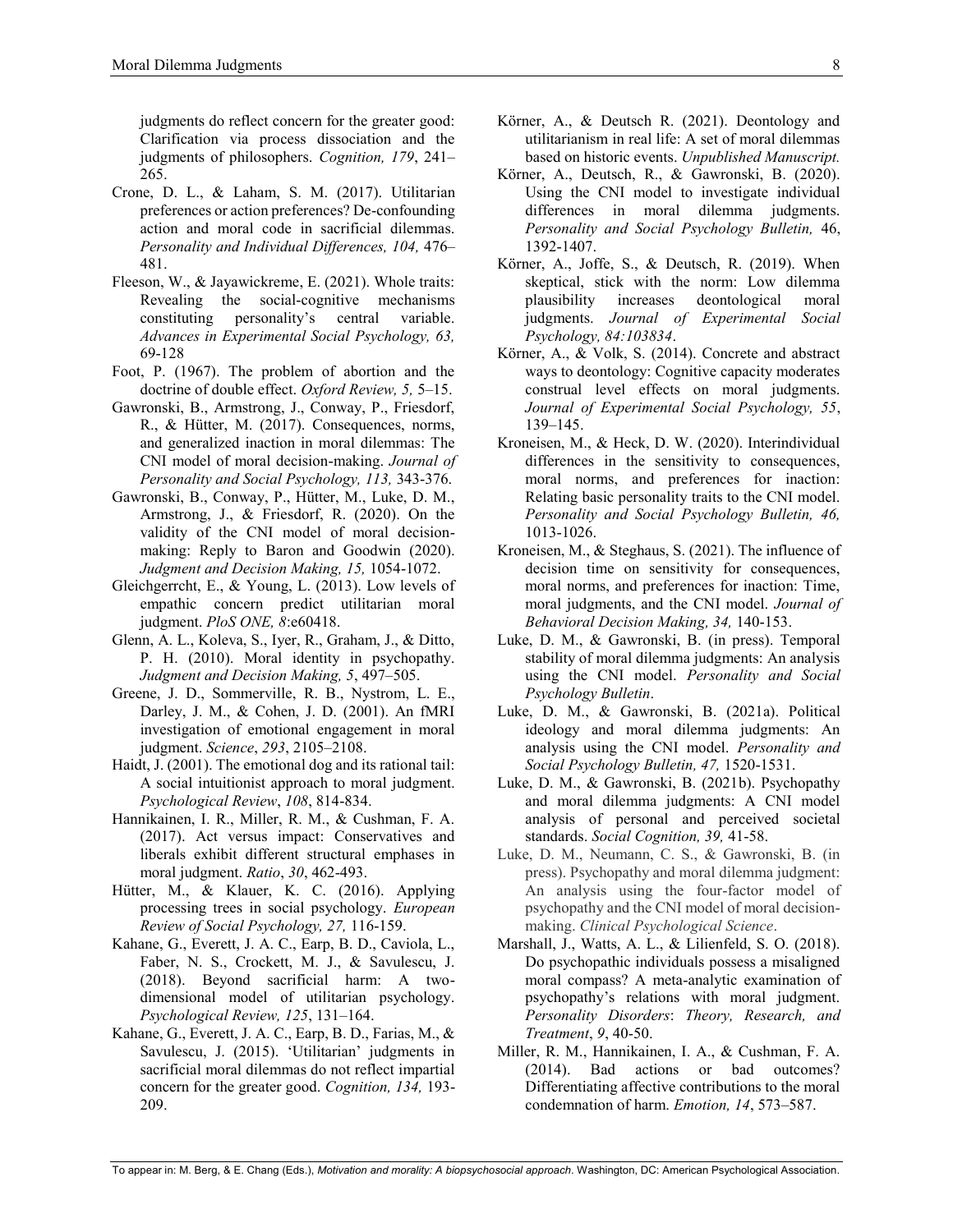- Moore, A. B., Stevens, J., & Conway, A. R. (2011). Individual differences in sensitivity to reward and punishment predict moral judgment. *Personality and Individual Differences, 50*, 621–625.
- Patil, I. (2015). Trait psychopathy and utilitarian moral judgement: The mediating role of action aversion. *Journal of Cognitive Psychology, 27*, 349–366.
- Patil, I., Zucchelli, M. M., Kool, W., Campbell, S., Fornasier, F., Calò, M., ... & Cushman, F. (2021). Reasoning supports utilitarian resolutions to moral dilemmas across diverse measures*. Journal of Personality and Social Psychology, 120,* 443-460.
- Piazza, J., & Sousa, P. (2014). Religiosity, political orientation, and consequentialist moral thinking. *Social Psychological and Personality Science*, *5*, 334-342.
- Samuelson, W., & Zeckhauser, R. (1988). Status quo bias in decision making. *Journal of Risk and Uncertainty, 1,* 7-59.
- Sarlo, M., Lotto, L., Rumiati, R., & Palomba, D. (2014). If it makes you feel bad, don't do it! Egoistic rather than altruistic empathy modulates neural and behavioral responses in moral dilemmas. *Physiology & Behavior, 130*, 127-134.
- Soto, C. J., & John, O. P. (2017). Short and extra-short forms of the big five inventory-2: The BFI-2-S and BFI-2-XS. *Journal of Research in Personality*, *68*,

69-81.

- Suter, R. S., & Hertwig, R. (2011). Time and moral judgment. *Cognition, 119*, 454-458.
- Szekely, R. D., Opre, A., & Miu, A. C. (2015). Religiosity enhances emotion and deontological choice in moral dilemmas. *Personality and Individual Differences, 79*, 104-109.
- Thomson, J. J. (1976). Killing, letting die, and the trolley problem. *The Monist, 59,* 204-217.
- Valdesolo, P. & DeSteno, D. (2006). Manipulations of emotional context shape moral judgment. *Psychological Science, 17*, 476-477.
- Van den Bos, K., Müller, P. A., & Damen, T. (2011). A behavioral disinhibition hypothesis of interventions in moral dilemmas. *Emotion Review, 3*, 281-283.
- Wiech, K., Kahane, G., Shackel, N., Farias, M., Savulescu, J., & Tracey, I. (2013). Cold or calculating? Reduced activity in the subgenual cingulate cortex reflects decreased emotional aversion to harming in counterintuitive utilitarian judgment. *Cognition, 126*, 364–372.
- Young, O. A., Willer, R., & Keltner, D. (2013). "Thou shalt not kill": Religious fundamentalism, conservatism, and rule-based moral processing. *Psychology of Religion and Spirituality*, *5*, 110- 115.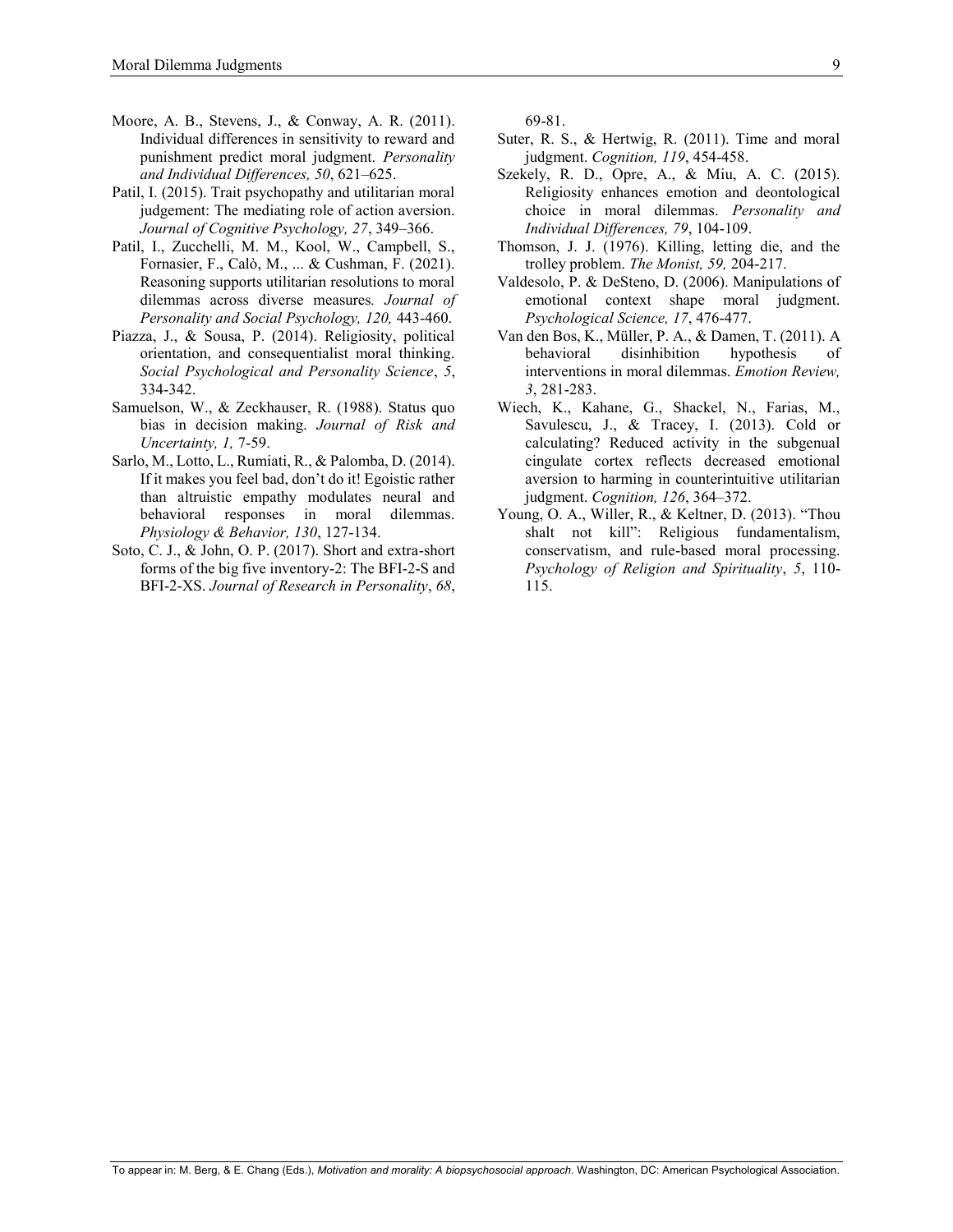**Table 1.** Example of a moral dilemma involving either a proscriptive or a prescriptive norm where the benefits of action are either greater or smaller than the costs of action. Dilemmas adapted from Gawronski, Armstrong, Conway, Friesdorf, and Hütter (2017). Reprinted with permission.

|                                                      | <b>Benefits of Action Greater than Costs</b>                                                                                                                                                                                                                                                                                                         | <b>Benefits of Action Smaller than Costs</b>                                                                                                                                                                                                                                                                                                        |
|------------------------------------------------------|------------------------------------------------------------------------------------------------------------------------------------------------------------------------------------------------------------------------------------------------------------------------------------------------------------------------------------------------------|-----------------------------------------------------------------------------------------------------------------------------------------------------------------------------------------------------------------------------------------------------------------------------------------------------------------------------------------------------|
| <b>Proscriptive Norm</b><br><b>Prohibits Action</b>  | You are the director of a hospital in a<br>developing country. A foreign student who<br>is volunteering in the country got infected<br>with a rare virus.                                                                                                                                                                                            | You are the director of a hospital in a<br>developing country. A foreign student who<br>is volunteering in the country got infected<br>with a rare virus.                                                                                                                                                                                           |
|                                                      | The virus is highly contagious and deadly<br>to seniors and children. The only<br>medication that can effectively stop the<br>virus from spreading has severe side-<br>effects. Although the virus will not kill her,<br>the student suffers from a chronic immune<br>deficiency that will make her die from<br>these side-effects.                  | The virus is highly contagious and can<br>cause severe stomach cramps. The only<br>medication that can effectively stop the<br>virus from spreading has severe side-<br>effects. Although the virus will not kill her,<br>the student suffers from a chronic immune<br>deficiency that will make her die from<br>these side-effects.                |
|                                                      | Would you give the student the medication<br>in this case?                                                                                                                                                                                                                                                                                           | Would you give the student the medication<br>in this case?                                                                                                                                                                                                                                                                                          |
| <b>Prescriptive Norm</b><br><b>Prescribes Action</b> | You are the director of a hospital in a<br>developing country. A foreign student who<br>is volunteering in the country got infected<br>with a rare virus.                                                                                                                                                                                            | You are the director of a hospital in a<br>developing country. A foreign student who<br>is volunteering in the country got infected<br>with a rare virus.                                                                                                                                                                                           |
|                                                      | The virus is highly contagious and can<br>cause severe stomach cramps. The student<br>suffers from a chronic immune deficiency<br>that will make her die from the virus if she<br>is not returned to her home country for<br>special treatment. However, taking her out<br>of quarantine involves a considerable risk<br>that the virus will spread. | The virus is highly contagious and deadly<br>to seniors and children. The student suffers<br>from a chronic immune deficiency that<br>will make her die from the virus if she is<br>not returned to her home country for<br>special treatment. However, taking her out<br>of quarantine involves a considerable risk<br>that the virus will spread. |
|                                                      | Would you take the student out of<br>quarantine to return her to her home<br>country for treatment in this case?                                                                                                                                                                                                                                     | Would you take the student out of<br>quarantine to return her to her home<br>country for treatment in this case?                                                                                                                                                                                                                                    |